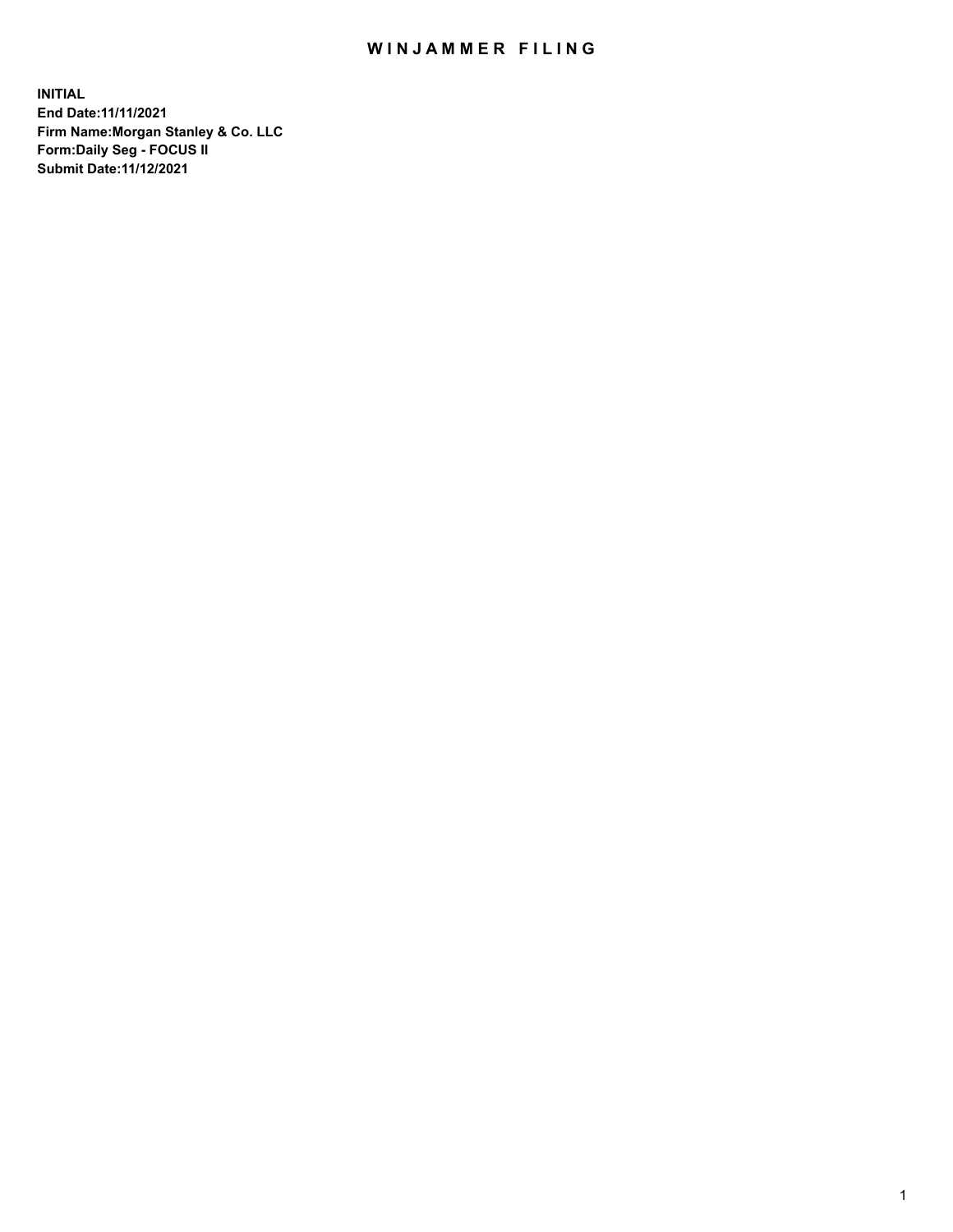**INITIAL End Date:11/11/2021 Firm Name:Morgan Stanley & Co. LLC Form:Daily Seg - FOCUS II Submit Date:11/12/2021 Daily Segregation - Cover Page**

| Name of Company                                                                                                                                                                                                                                                                                                                | Morgan Stanley & Co. LLC                                |
|--------------------------------------------------------------------------------------------------------------------------------------------------------------------------------------------------------------------------------------------------------------------------------------------------------------------------------|---------------------------------------------------------|
| <b>Contact Name</b>                                                                                                                                                                                                                                                                                                            | <b>Ikram Shah</b>                                       |
| <b>Contact Phone Number</b>                                                                                                                                                                                                                                                                                                    | 212-276-0963                                            |
| <b>Contact Email Address</b>                                                                                                                                                                                                                                                                                                   | Ikram.shah@morganstanley.com                            |
| FCM's Customer Segregated Funds Residual Interest Target (choose one):<br>a. Minimum dollar amount: ; or<br>b. Minimum percentage of customer segregated funds required:% ; or<br>c. Dollar amount range between: and; or<br>d. Percentage range of customer segregated funds required between:% and%.                         | 235,000,000<br><u>0</u><br>0 <sup>0</sup><br>00         |
| FCM's Customer Secured Amount Funds Residual Interest Target (choose one):<br>a. Minimum dollar amount: ; or<br>b. Minimum percentage of customer secured funds required:%; or<br>c. Dollar amount range between: and; or<br>d. Percentage range of customer secured funds required between:% and%.                            | 140,000,000<br><u>0</u><br><u>0 0</u><br>0 <sub>0</sub> |
| FCM's Cleared Swaps Customer Collateral Residual Interest Target (choose one):<br>a. Minimum dollar amount: ; or<br>b. Minimum percentage of cleared swaps customer collateral required:% ; or<br>c. Dollar amount range between: and; or<br>d. Percentage range of cleared swaps customer collateral required between:% and%. | 92,000,000<br><u>0</u><br><u>00</u><br>0 <sub>0</sub>   |

Attach supporting documents CH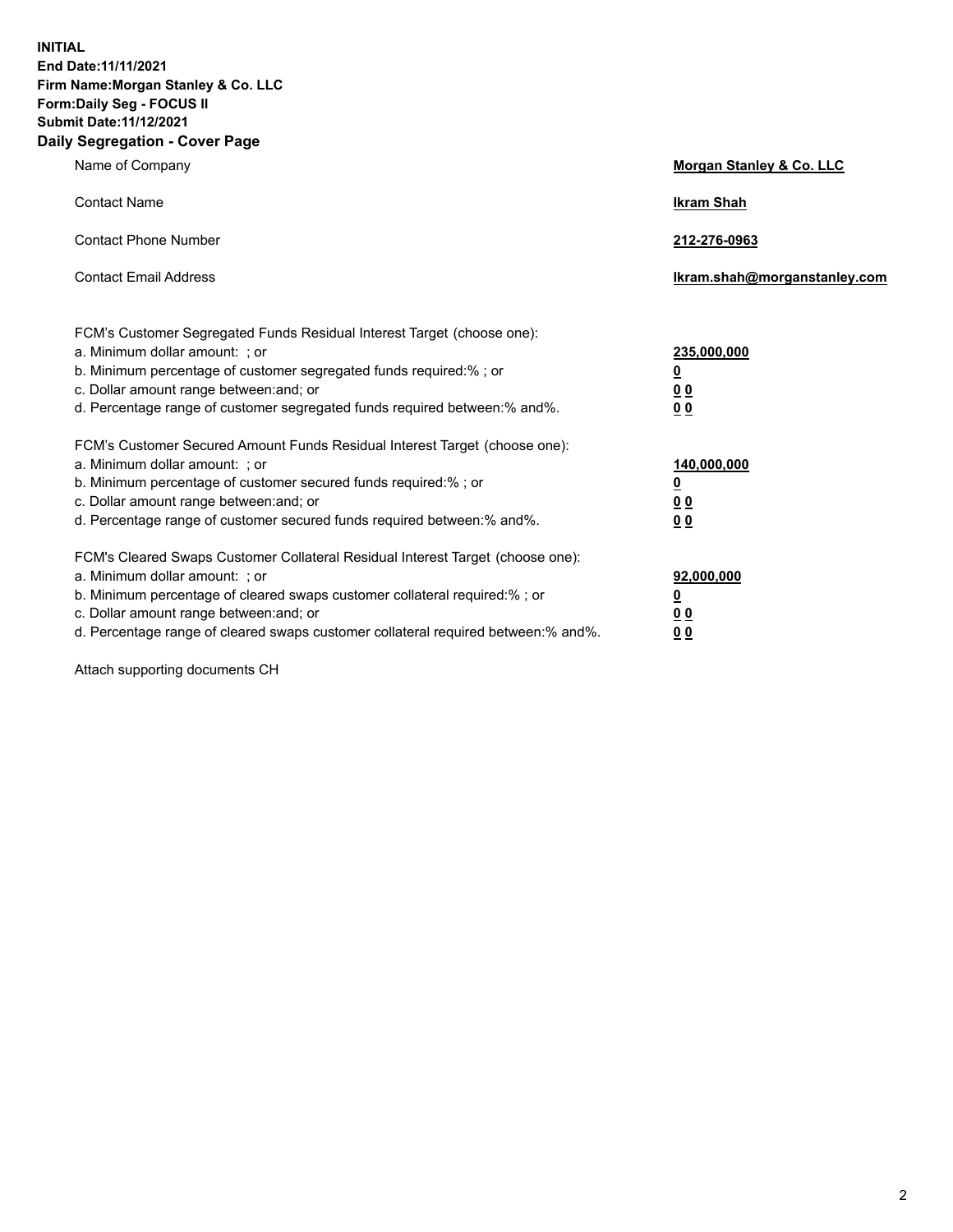## **INITIAL End Date:11/11/2021 Firm Name:Morgan Stanley & Co. LLC Form:Daily Seg - FOCUS II Submit Date:11/12/2021**

## **Daily Segregation - Secured Amounts**

Foreign Futures and Foreign Options Secured Amounts Amount required to be set aside pursuant to law, rule or regulation of a foreign government or a rule of a self-regulatory organization authorized thereunder 1. Net ledger balance - Foreign Futures and Foreign Option Trading - All Customers A. Cash **5,546,395,348** [7315] B. Securities (at market) **1,741,913,472** [7317] 2. Net unrealized profit (loss) in open futures contracts traded on a foreign board of trade **302,552,240** [7325] 3. Exchange traded options a. Market value of open option contracts purchased on a foreign board of trade **35,615,351** [7335] b. Market value of open contracts granted (sold) on a foreign board of trade **-19,863,365** [7337] 4. Net equity (deficit) (add lines 1. 2. and 3.) **7,606,613,046** [7345] 5. Account liquidating to a deficit and account with a debit balances - gross amount **54,542,944** [7351] Less: amount offset by customer owned securities **-50,014,029** [7352] **4,528,915** 6. Amount required to be set aside as the secured amount - Net Liquidating Equity Method (add lines 4 and 5) 7. Greater of amount required to be set aside pursuant to foreign jurisdiction (above) or line 6. FUNDS DEPOSITED IN SEPARATE REGULATION 30.7 ACCOUNTS 1. Cash in banks A. Banks located in the United States **640,662,335** [7500] B. Other banks qualified under Regulation 30.7 **277,151,878** [7520] **917,814,213** 2. Securities A. In safekeeping with banks located in the United States **375,911,660** [7540] B. In safekeeping with other banks qualified under Regulation 30.7 **68,800,047** [7560] **444,711,707** 3. Equities with registered futures commission merchants A. Cash **7,335,661** [7580] B. Securities **0** [7590] C. Unrealized gain (loss) on open futures contracts **8,126,706** [7600] D. Value of long option contracts **0** [7610] E. Value of short option contracts **0** [7615] **15,462,367** [7620] 4. Amounts held by clearing organizations of foreign boards of trade

- 
- B. Securities **0** [7650]
- C. Amount due to (from) clearing organization daily variation **0** [7660]
- D. Value of long option contracts **0** [7670]
- E. Value of short option contracts **0** [7675] **0** [7680]
- 5. Amounts held by members of foreign boards of trade
	-
	-
	- C. Unrealized gain (loss) on open futures contracts **294,425,534** [7720]
	- D. Value of long option contracts **35,615,351** [7730]
	-
- 6. Amounts with other depositories designated by a foreign board of trade **0** [7760]
- 7. Segregated funds on hand **0** [7765]
- 8. Total funds in separate section 30.7 accounts **7,842,950,657** [7770]
- 9. Excess (deficiency) Set Aside for Secured Amount (subtract line 7 Secured Statement Page 1 from Line 8)
- 10. Management Target Amount for Excess funds in separate section 30.7 accounts **140,000,000** [7780]
- 11. Excess (deficiency) funds in separate 30.7 accounts over (under) Management Target **91,808,696** [7785]

**0** [7305]

[7354] **7,611,141,961** [7355]

**7,611,141,961** [7360]

[7530]

[7570]

A. Cash **0** [7640]

 A. Cash **4,857,583,084** [7700] B. Securities **1,297,201,766** [7710] E. Value of short option contracts **-19,863,365** [7735] **6,464,962,370** [7740] **231,808,696** [7380]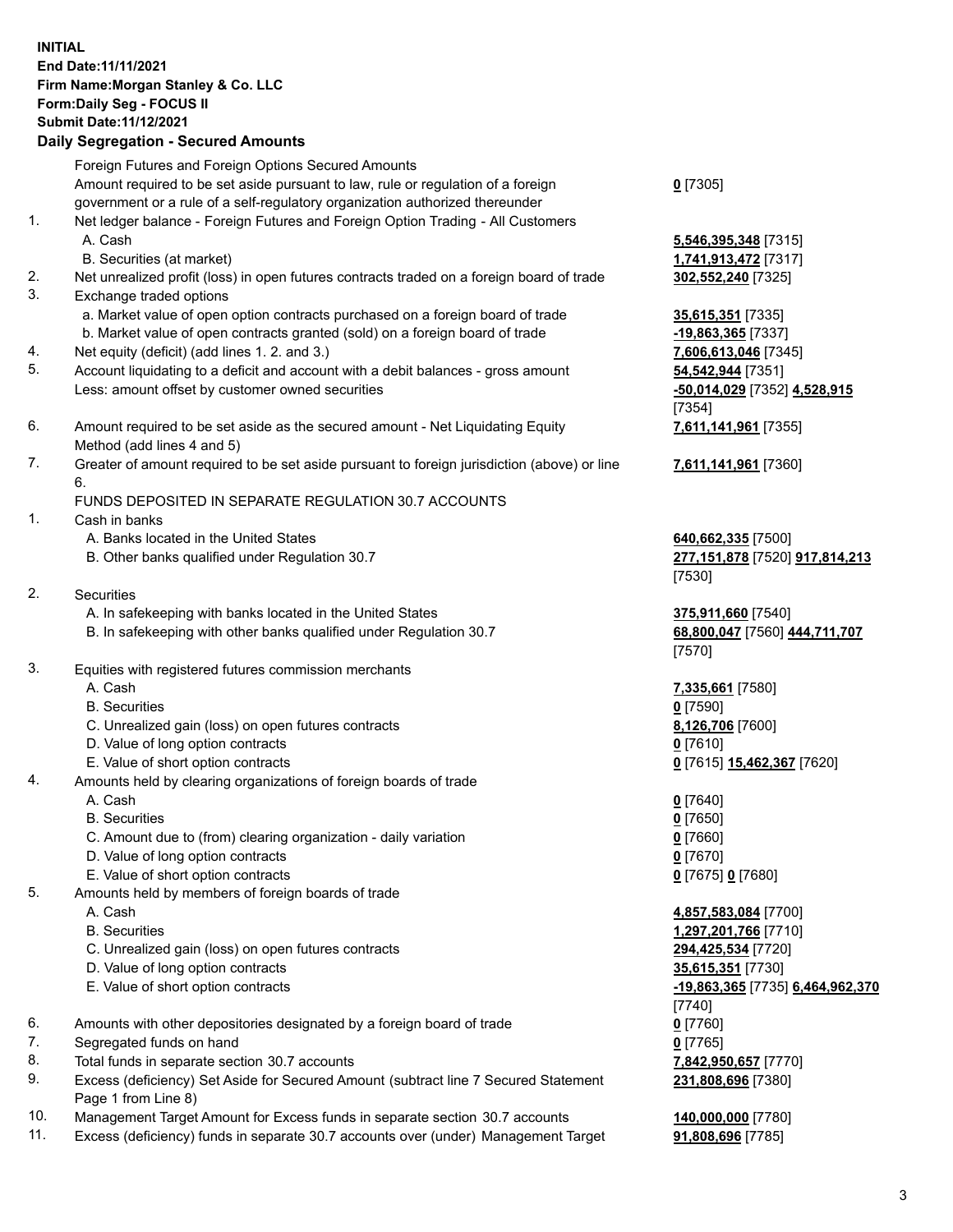**INITIAL End Date:11/11/2021 Firm Name:Morgan Stanley & Co. LLC Form:Daily Seg - FOCUS II Submit Date:11/12/2021 Daily Segregation - Segregation Statement** SEGREGATION REQUIREMENTS(Section 4d(2) of the CEAct) 1. Net ledger balance A. Cash **15,348,933,293** [7010] B. Securities (at market) **7,629,124,969** [7020] 2. Net unrealized profit (loss) in open futures contracts traded on a contract market **1,383,428,733** [7030] 3. Exchange traded options A. Add market value of open option contracts purchased on a contract market **1,530,184,205** [7032] B. Deduct market value of open option contracts granted (sold) on a contract market **-1,395,634,443** [7033] 4. Net equity (deficit) (add lines 1, 2 and 3) **24,496,036,757** [7040] 5. Accounts liquidating to a deficit and accounts with debit balances - gross amount **863,011,640** [7045] Less: amount offset by customer securities **-835,937,068** [7047] **27,074,572** [7050] 6. Amount required to be segregated (add lines 4 and 5) **24,523,111,329** [7060] FUNDS IN SEGREGATED ACCOUNTS 7. Deposited in segregated funds bank accounts A. Cash **1,964,990,195** [7070] B. Securities representing investments of customers' funds (at market) **0** [7080] C. Securities held for particular customers or option customers in lieu of cash (at market) **2,975,064,246** [7090] 8. Margins on deposit with derivatives clearing organizations of contract markets A. Cash **15,381,240,387** [7100] B. Securities representing investments of customers' funds (at market) **0** [7110] C. Securities held for particular customers or option customers in lieu of cash (at market) **4,497,463,309** [7120] 9. Net settlement from (to) derivatives clearing organizations of contract markets **-240,301,889** [7130] 10. Exchange traded options A. Value of open long option contracts **1,530,184,205** [7132] B. Value of open short option contracts **and the set of our of the set of our of the set of our of the set of the set of the set of the set of the set of the set of the set of the set of the set of the set of the set of th** 11. Net equities with other FCMs A. Net liquidating equity **20,197,031** [7140] B. Securities representing investments of customers' funds (at market) **0** [7160] C. Securities held for particular customers or option customers in lieu of cash (at market) **0** [7170] 12. Segregated funds on hand **156,597,414** [7150] 13. Total amount in segregation (add lines 7 through 12) **24,889,800,455** [7180] 14. Excess (deficiency) funds in segregation (subtract line 6 from line 13) **366,689,126** [7190]

- 15. Management Target Amount for Excess funds in segregation **235,000,000** [7194]
- 16. Excess (deficiency) funds in segregation over (under) Management Target Amount Excess

**131,689,126** [7198]